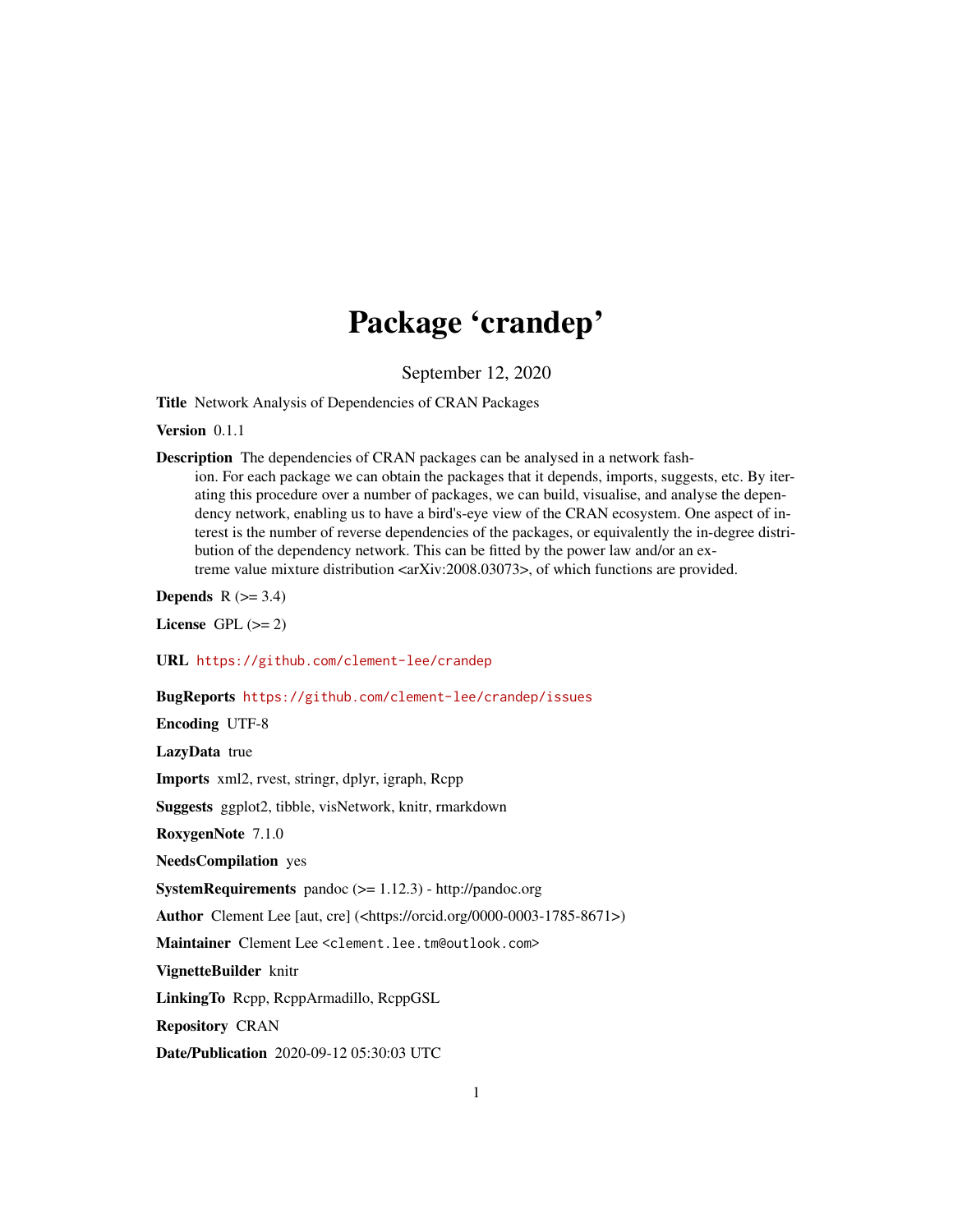## <span id="page-1-0"></span>R topics documented:

| Index |                                                                                                 | 14 |
|-------|-------------------------------------------------------------------------------------------------|----|
|       |                                                                                                 |    |
|       |                                                                                                 |    |
|       |                                                                                                 |    |
|       |                                                                                                 |    |
|       |                                                                                                 |    |
|       |                                                                                                 |    |
|       |                                                                                                 |    |
|       | $get\_dep\_all\_packages \ldots \ldots \ldots \ldots \ldots \ldots \ldots \ldots \ldots \ldots$ |    |
|       |                                                                                                 |    |
|       |                                                                                                 |    |
|       |                                                                                                 |    |
|       |                                                                                                 |    |
|       |                                                                                                 |    |
|       |                                                                                                 |    |

chi\_citations *Citation network of CHI papers*

#### Description

A dataset containing the citations of conference papers of the ACM Conference on Human Factors in Computing Systems (CHI) from 1981 to 2019, obtained from the ACM digital library. The resulting citation network can be compared to the dependencies network of CRAN packages, in terms of network-related characteristics, such as degree distribution and sparsity.

#### Usage

chi\_citations

#### Format

A data from with21951 rows and 4 variables:

from the unique identifier (in the digital library) of the paper that cites other papers

to the unique identifier of the paper that is being cited

year\_from the publication year of the citing paper

year\_to the publication year of the cited paper

#### Source

<https://dl.acm.org/conference/chi>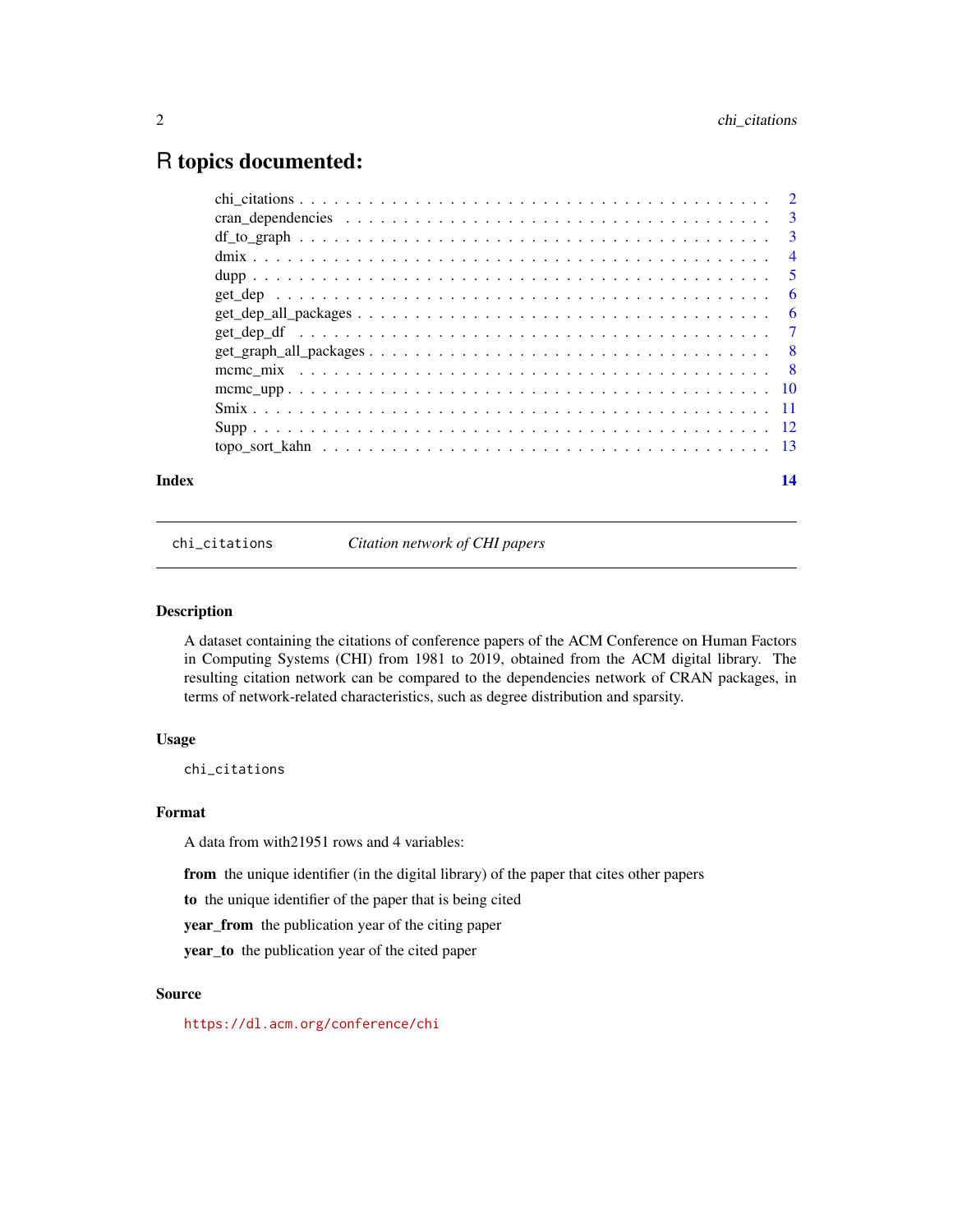<span id="page-2-0"></span>cran\_dependencies *Dependencies of CRAN packages*

#### Description

A dataset containing the dependencies of various types (Imports, Depends, Suggests, LinkingTo, and their reverse counterparts) of more than 14600 packages available on CRAN as of 2020-05-09.

#### Usage

cran\_dependencies

#### Format

A data frame with 211408 rows and 4 variables:

from the name of the package that introduced the dependencies

to the name of the package that the dependency is directed towards

- type the type of dependency, which can take the follow values (all in lowercase): "depends", "imports", "linking to", "suggests"
- reverse a boolean representing whether the dependency is a reverse one (TRUE) or a forward one (FALSE)

#### Source

The CRAN pages of all the packages available on <https://cran.r-project.org>

df\_to\_graph *Construct the giant component of the network from two data frames*

#### Description

Construct the giant component of the network from two data frames

#### Usage

```
df_to_graph(edgelist, nodelist = NULL, gc = TRUE)
```

| edgelist | A data frame with (at least) two columns: from and to                                                              |
|----------|--------------------------------------------------------------------------------------------------------------------|
| nodelist | NULL, or a data frame with (at least) one column: name, that contains the nodes<br>to include                      |
| gc       | Boolean, if 'TRUE' (default) then the giant component is extracted, if 'FALSE'<br>then the whole graph is returned |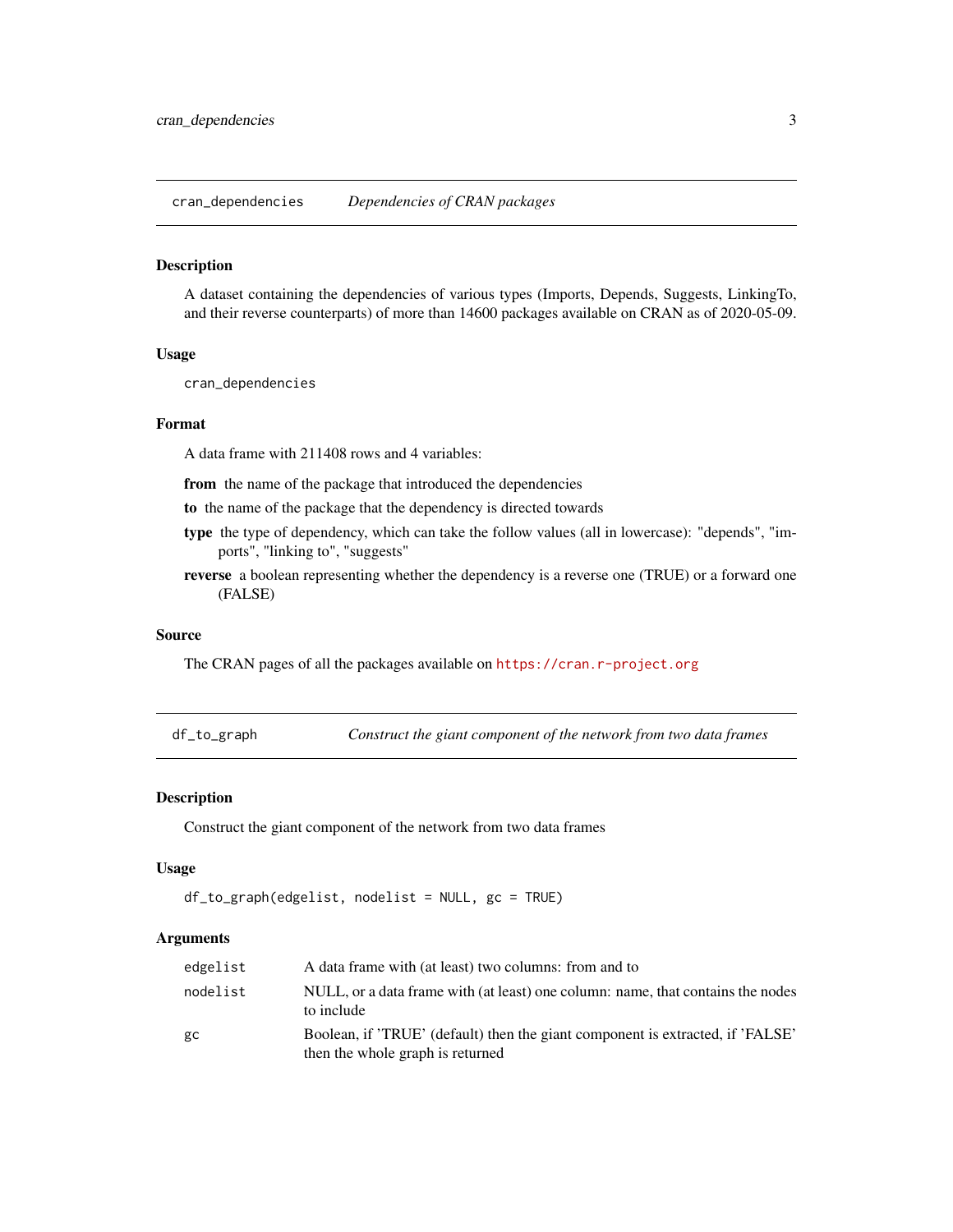#### <span id="page-3-0"></span>Value

An igraph object & a connected graph if gc is 'TRUE'

#### Examples

```
from <- c("1", "2", "4")
to <- c("2", "3", "5")
edges <- data.frame(from = from, to = to, stringsAsFactors = FALSE)
nodes \le data.frame(name = c("1", "2", "3", "4", "5"), stringsAsFactors = FALSE)
df_to_graph(edges, nodes)
```
<span id="page-3-1"></span>

| dmix | Probability mass function (PMF) of discrete extreme value mixture dis-<br><i>tribution</i> |
|------|--------------------------------------------------------------------------------------------|
|      |                                                                                            |

#### Description

dmix returns the PMF at x for the discrete extreme value mixture distribution.

#### Usage

dmix(x, xi1, xi2, sig, u, phi, geo, give\_log = FALSE)

#### Arguments

| $\mathsf{x}$ | Vector of positive integers                                                                                                   |
|--------------|-------------------------------------------------------------------------------------------------------------------------------|
| xi1          | Scalar, shape parameter for values below or equal to u                                                                        |
| xi2          | Scalar, shape parameter of integer generalised Pareto distribution (IGPD), for<br>values above u                              |
| sig          | Scalar, scale parameter of IGPD, for values above u                                                                           |
| u            | Scalar, positive integer threshold                                                                                            |
| phi          | Scalar, exceedance probability of u, between 0.0 and 1.0 exclusive                                                            |
| geo          | Boolean. If 'TRUE', the geometric distribution is used for the values below u.<br>If 'FALSE', the discrete power law is used. |
| give_log     | Boolean, whether the PMF should be returned on the log scale. If 'FALSE', the<br>PMF is returned on the original scale.       |

#### Value

A numeric vector of the same length as x

#### See Also

[Smix](#page-10-1) for the corresponding survival function, [dupp](#page-4-1) for the probability mass function of the discrete power law.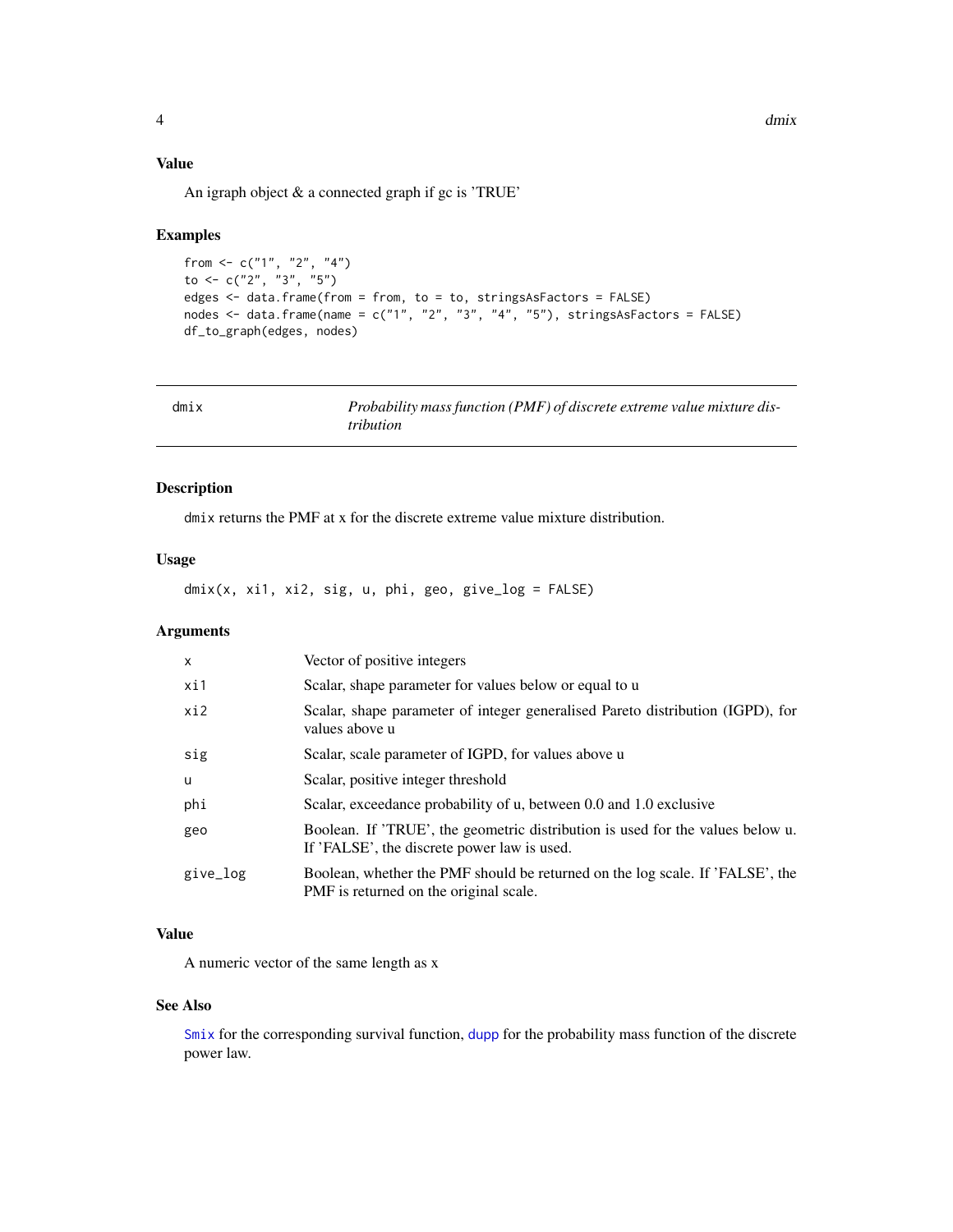#### <span id="page-4-0"></span>dupp 5.5 million of the contract of the contract of the contract of the contract of the contract of the contract of the contract of the contract of the contract of the contract of the contract of the contract of the contra

#### Examples

```
dmix(10:15, 2.0, 0.5, 1.0, 12, 0.2, TRUE)
dmix(10:15, 2.0, 0.5, 1.0, 12, 0.2, FALSE)
dmix(10:15, 2.0, 0.5, 1.0, 12, 0.2, FALSE, TRUE)
```
#### <span id="page-4-1"></span>dupp *Probability mass function (PMF) of discrete power law*

#### Description

dupp returns the PMF at x for the discrete power law with exponent  $(1.0 / x_i 1 + 1.0)$ , for values greater than or equal to u.

#### Usage

 $dupp(x, u, xi1, give_log = FALSE)$ 

#### Arguments

| X        | Vector of positive integers                                                                                             |
|----------|-------------------------------------------------------------------------------------------------------------------------|
| u        | Scalar, non-negative integer threshold                                                                                  |
| xi1      | Scalar, a positive real number representing the shape parameter                                                         |
| give_log | Boolean, whether the PMF should be returned on the log scale. If 'FALSE', the<br>PMF is returned on the original scale. |

#### Details

The PMF is proportional to  $x^{\wedge}$  -alpha), where alpha = 1.0 / xi1 + 1.0. To be a proper PMF, it is normalised by 1/hzeta(alpha, u), where hzeta is the Hurwitz zeta function i.e. hzeta(y, z) =  $z^{\wedge}$ (-y)  $+(z+1)^{(-y)} + (z+2)^{(-y)} + ...$  Any values below u will have PMF equal to 0.0. That xi1 is used instead of alpha is for alignment with the parametrisation in dmix, Smix and mcmc\_mix.

#### Value

A numeric vector of the same length as x

#### See Also

[Supp](#page-11-1) for the corresponding survival function,  $dm\dot{x}$  for the PMF of the discrete extreme value mixture distribution.

#### Examples

dupp(c(10,20,30,40,50), 12, 2.0, FALSE) dupp(c(10,20,30,40,50), 12, 2.0, TRUE)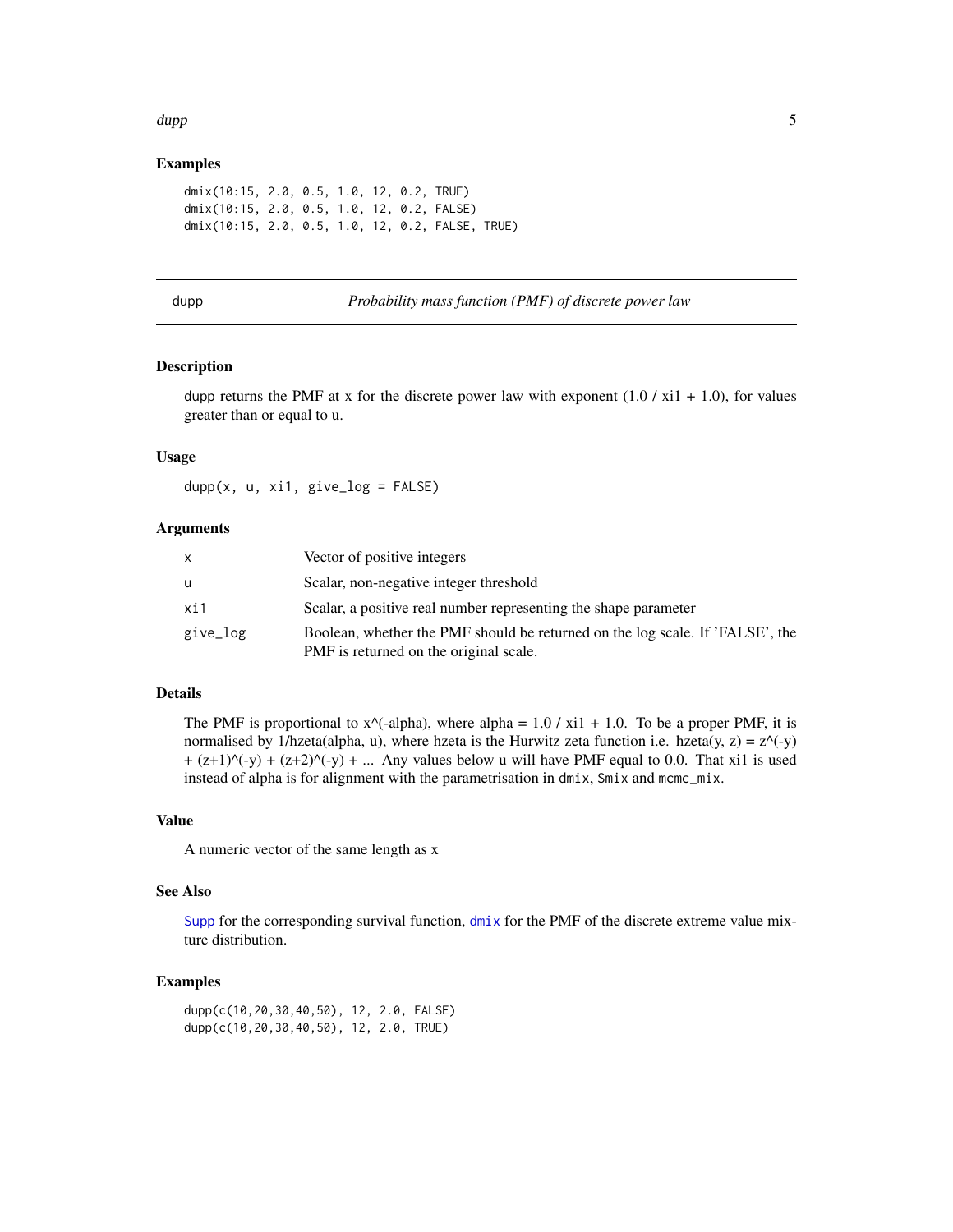<span id="page-5-0"></span>

#### Description

get\_dep returns, in a vector, one type of dependencies of a package directly

#### Usage

```
get_dep(name, type, scrape = TRUE)
```
get\_dep\_all(name, type, scrape = TRUE)

#### Arguments

| name   | String, name of the package                                                                                                                                                                                                                                                                                   |
|--------|---------------------------------------------------------------------------------------------------------------------------------------------------------------------------------------------------------------------------------------------------------------------------------------------------------------|
| type   | One of the following dependency words: "Depends", "Imports", "LinkingTo",<br>"Suggests", "Reverse depends", "Reverse imports", "Reverse linking to", "Re-<br>verse suggests", up to letter case and space replaced by underscore                                                                              |
| scrape | Boolean. If 'TRUE' (default), the page of the package will be scraped. If<br>'FALSE', tools::CRAN_package_db() will be used. Whether the argument equals<br>'TRUE' or 'FALSE' should not affect the output, but only the time taken. Usu-<br>ally, the former is faster than the latter for a single package. |

#### Value

A string vector of dependencies

#### Examples

```
get_dep("dplyr", "Imports")
get_dep("MASS", "Depends", TRUE) # FALSE will give same result
```
get\_dep\_all\_packages *Dependencies of all CRAN packages*

#### Description

get\_dep\_all\_packages returns the data frame of dependencies of all packages currently available on CRAN.

#### Usage

get\_dep\_all\_packages()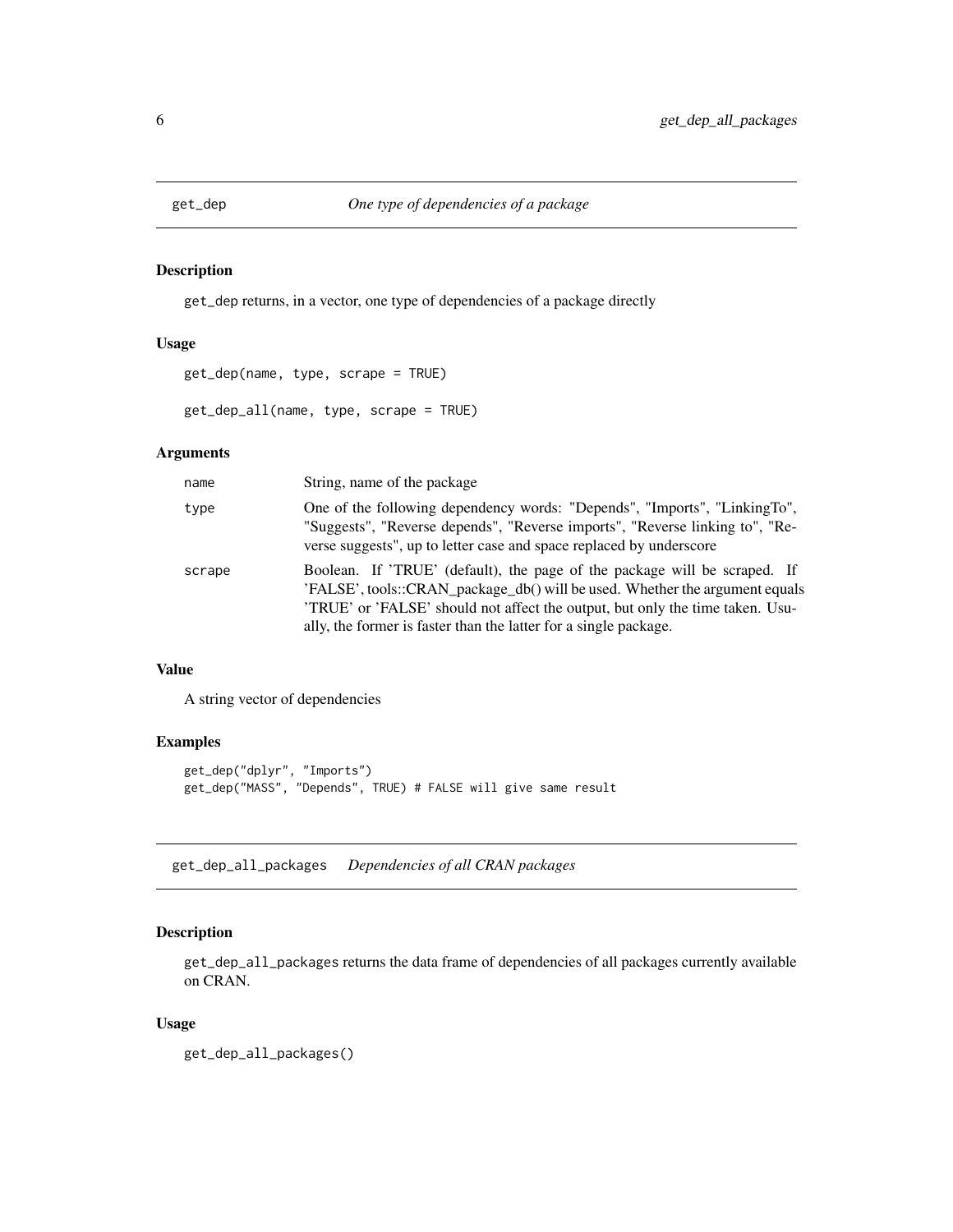#### <span id="page-6-0"></span>get\_dep\_df 7

#### Details

Unlike get\_dep and get\_dep\_df, there is no boolean argument 'scrape', as it is much faster to obtain the dependencies of all packages via 'tools::CRAN\_package\_db()'.

#### Value

A data frame of dependencies of all CRAN packages

#### Examples

```
## Not run:
df.cran <- get_dep_all_packages()
## End(Not run)
```
get\_dep\_df *Multiple types of dependencies*

#### Description

get\_dep\_df returns a data frame of multiple types of dependencies of a package

#### Usage

```
get_dep_df(name, types, scrape = TRUE)
```
#### Arguments

| name   | String, name of the package                                                                                                                                                                                                                                                                                                                                |
|--------|------------------------------------------------------------------------------------------------------------------------------------------------------------------------------------------------------------------------------------------------------------------------------------------------------------------------------------------------------------|
| types  | A character vector that contains one or more of the following dependency words:<br>"Depends", "Imports", "LinkingTo", "Suggests", "Reverse depends", "Reverse<br>imports", "Reverse linking to", "Reverse suggests", up to letter case and space<br>replaced by underscore. Alternatively, if 'types = "all"', all eight dependencies<br>will be obtained. |
| scrape | Boolean. If 'TRUE' (default), the page of the package will be scraped. If<br>'FALSE', tools::CRAN_package_db() will be used. Whether the argument equals<br>'TRUE' or 'FALSE' should not affect the output, but only the time taken. Usu-<br>ally, the former is faster than the latter for a single package.                                              |

#### Value

A data frame of dependencies

#### Examples

```
get_dep_df("dplyr", c("Imports", "Depends"))
get_dep_df("MASS", c("Suggests", "Depends", "Imports"), TRUE) # FALSE will give same result
```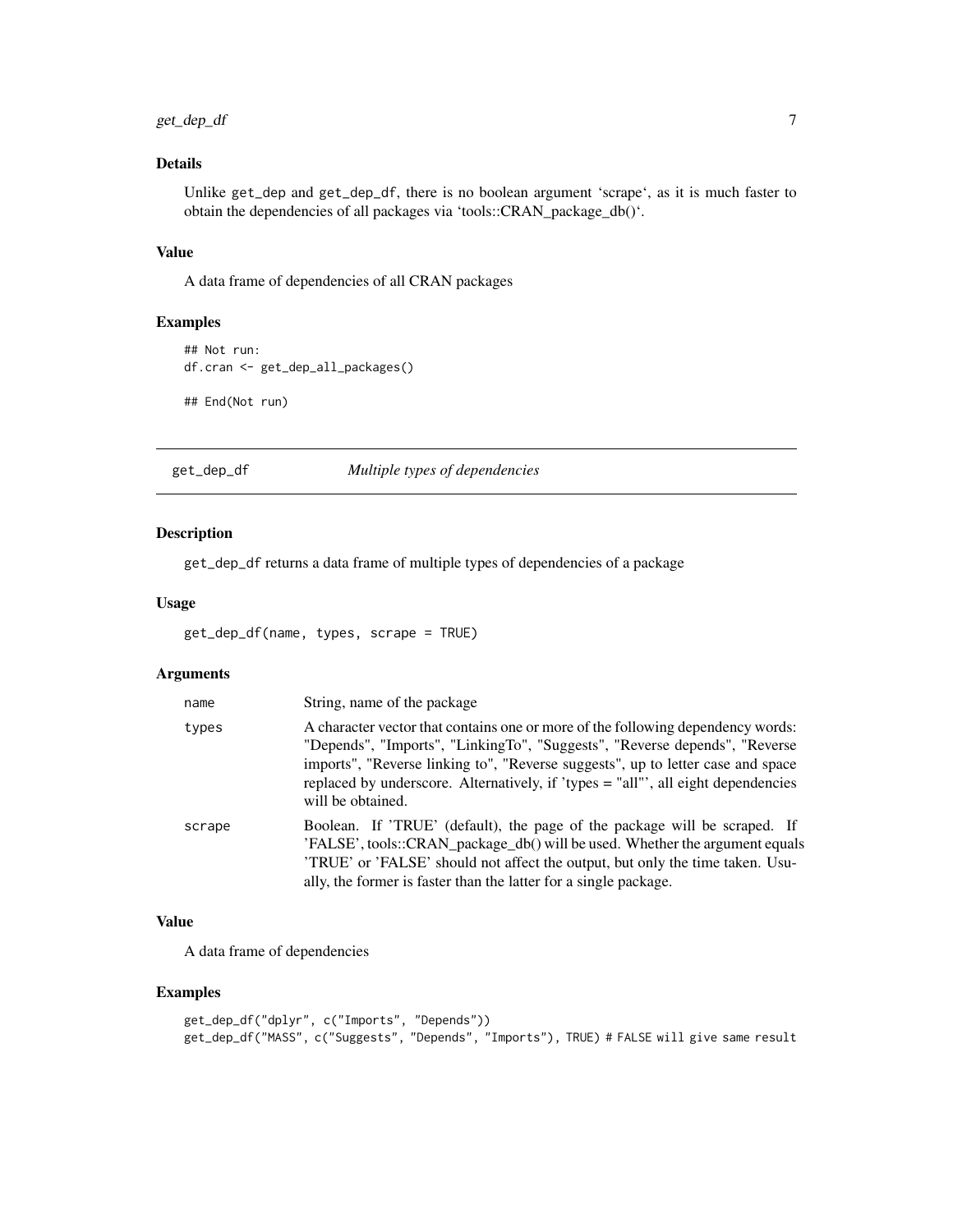```
get_graph_all_packages
```
*Graph of dependencies of all CRAN packages*

#### Description

get\_graph\_all\_packages returns an igraph object representing the network of one type of dependencies of all CRAN packages.

#### Usage

```
get_graph_all_packages(type, gc = TRUE)
```
#### Arguments

| type | One of the following dependency words: "Depends", "Imports", "LinkingTo",<br>"Suggests", "Reverse depends", "Reverse imports", "Reverse linking to", "Re-<br>verse suggests", up to letter case and space replaced by underscore |
|------|----------------------------------------------------------------------------------------------------------------------------------------------------------------------------------------------------------------------------------|
| gc   | Boolean, if 'TRUE' (default) then the giant component is extracted, if 'FALSE'<br>then the whole graph is returned                                                                                                               |

#### Value

An igraph object & a connected graph if gc is 'TRUE'

#### Examples

```
## Not run:
g0.cran.depends <- get_graph_all_packages("depends")
g1.cran.imports <- get_graph_all_packages("reverse imports")
## End(Not run)
```
<span id="page-7-1"></span>

| mcmc mix | Markov chain Monte Carlo for discrete extreme value mixture distri- |
|----------|---------------------------------------------------------------------|
|          | bution                                                              |

#### Description

mcmc\_mix returns the samples from the joint posterior of the parameters (u, xi1, xi2, sig), for fitting the discrete extreme value mixture distribution (DEVMD) to the data x. The samples are obtained using Markov chain Monte Carlo (MCMC).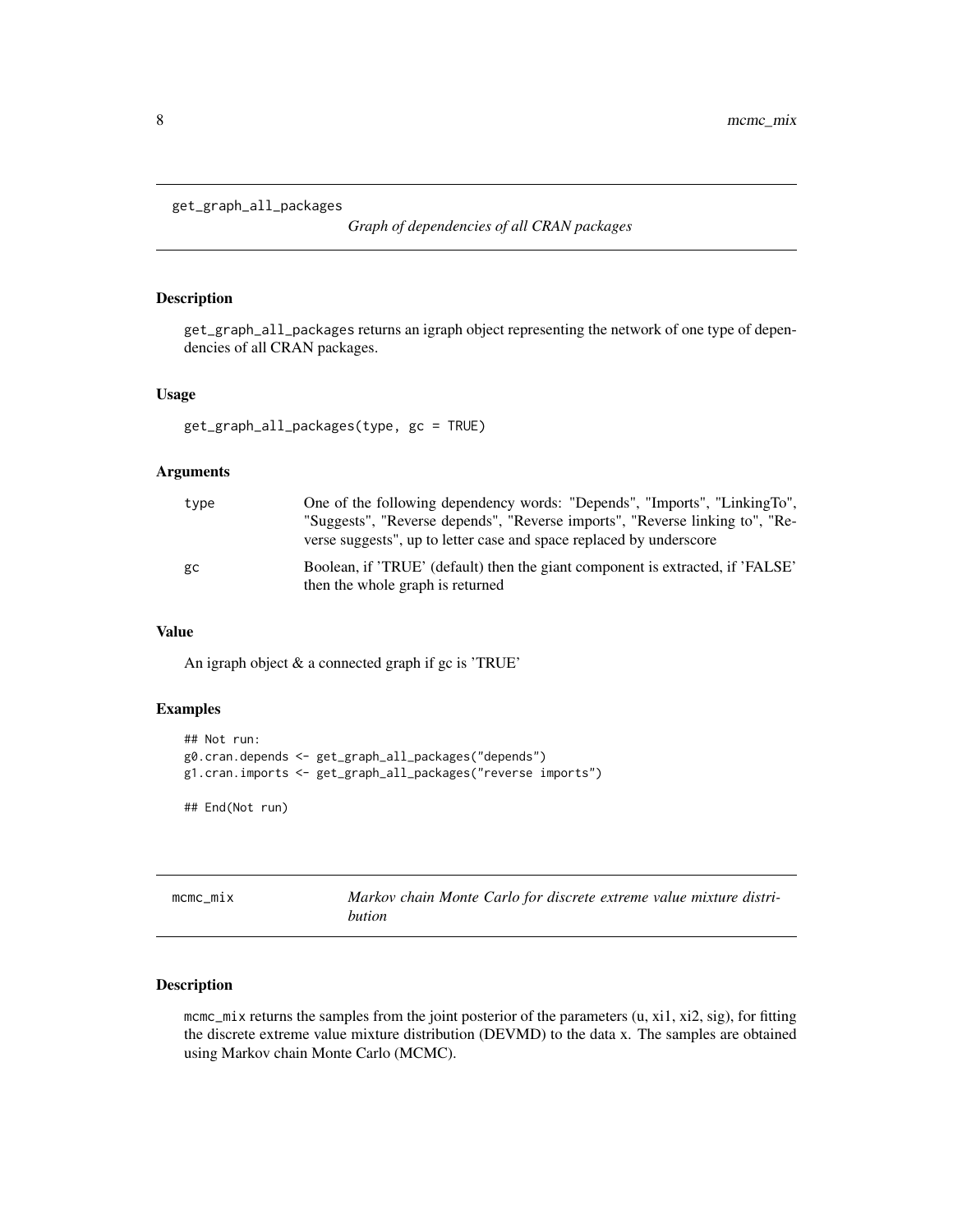mcmc\_mix 9

#### Usage

```
mcmc_mix(
  x,
  u,
  xi1,
  xi2,
  sig,
  cont,
  geo,
  a_phi,
  b_phi,
  a_xi1,
  b_xi1,
  m_xi2,
  s_xi2,
  a_sig,
  b_sig,
  pcont,
  N = 20000L,thin = 100L,
 burnin = 20000L,
  print_freq = 10000L
\overline{)}
```

| $\times$   | Vector of positive integers, representing the data                                                                                                       |
|------------|----------------------------------------------------------------------------------------------------------------------------------------------------------|
| u          | Scalar, initial value of the positive integer threshold                                                                                                  |
| xi1        | Scalar, initial value of the parameter for values below or equal to u                                                                                    |
| xi2        | Scalar, initial value of the shape parameter of the integer generalised Pareto<br>distribution (IGPD), for values above u                                |
| sig        | Scalar, initial value of the scale parameter of IGPD, for values above u                                                                                 |
| cont       | Boolean, whether the continuity constraint is imposed at u                                                                                               |
| geo        | Boolean. If 'TRUE', the geometric distribution is used for the values below u.<br>If 'FALSE', the discrete power law is used.                            |
|            | a_phi, b_phi, a_xi1, b_xi1, m_xi2, s_xi2, a_sig, b_sig                                                                                                   |
|            | Scalars, representing the hyperparameters of the prior distributions of the re-<br>spective parameters. See details for the specification of the priors. |
| pcont      | Scalar, between 0.0 and 1.0, representing the prior probability of the continuity<br>constrained version, for model selection.                           |
| N          | Scalar, positive integer representing the length of the output chain <i>i.e.</i> the num-<br>ber of rows in the returned data frame                      |
| thin       | Scalar, positive integer representing the thinning in the MCMC                                                                                           |
| burnin     | Scalar, non-negative integer representing the burn-in of the MCMC                                                                                        |
| print_freq | Scalar, positive integer representing the frequency of printing the sampled values                                                                       |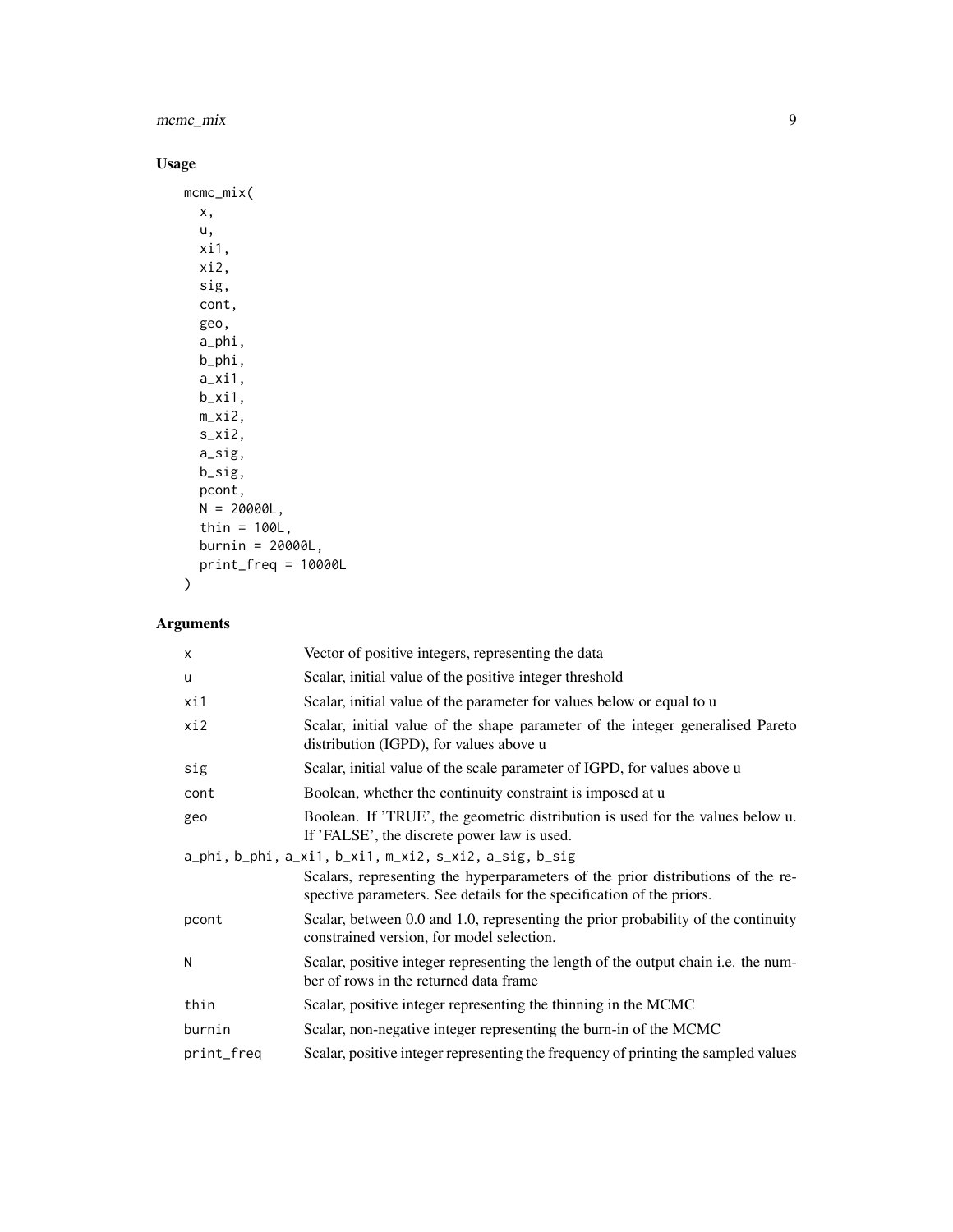#### <span id="page-9-0"></span>Details

In the MCMC, a componentwise Metropolis-Hastings algorithm is used. Unlike mcmc\_upp, the threshold u is treated as a parameter in mcmc\_mix and therefore inferred. The 8 hyperparameters are used in the following priors: u is such that the implied exceedance probability phi  $\sim$  Uniform(a\_phi, b\_phi); xi1 ~ Uniform( $a_x$ i1,  $b_x$ i1); xi2 ~ Normal(mean = m\_xi2, sd = s\_xi2); sig ~ Gamma(shape  $= a$  sig, rate  $= b$  sig). If pcont  $= 0.0$ , only the unconstrained version of the DEVMD is fitted; if pcont = 1.0, only the continuity constrained version is fitted. Setting pcont between 0.0 and 1.0 allows both versions to be fitted, if model selection between the two is of interest.

#### Value

A data frame containing N rows and 7 columns which represent (in this order) the 4 parameters (u, xi1, xi2, sig), the implied exceedance probability (phi), the log-posterior density (lpost), and whether the continuity constraint is imposed (cont).

#### See Also

[mcmc\\_upp](#page-9-1) for MCMC for the discrete power law.

<span id="page-9-1"></span>mcmc\_upp *Markov chain Monte Carlo for discrete power law*

#### Description

mcmc\_upp returns the samples from the posterior of xi1, for fitting the discrete power law to the data x. The samples are obtained using Markov chain Monte Carlo (MCMC).

#### Usage

```
mcmc_upp(
  x,
 u,
 xi1,
  a_xi1,
 b_xi1,
 N = 20000L,
  thin = 10L,
 burnin = 20000L,
 print_freq = 10000L
)
```

| x   | Vector of positive integers, representing the data |
|-----|----------------------------------------------------|
| u   | Scalar, non-negative integer threshold             |
| xi1 | Scalar, initial value of the shape parameter       |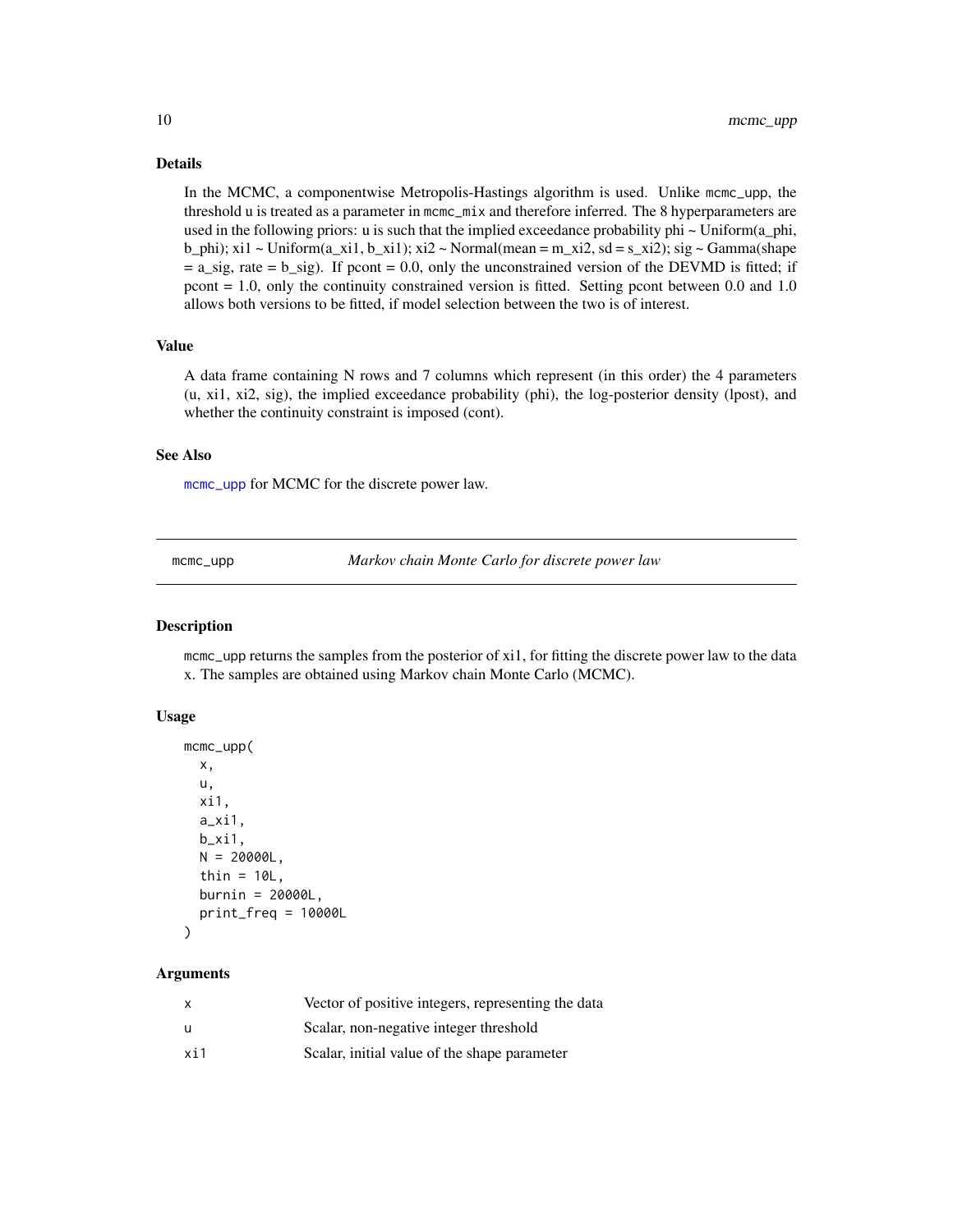<span id="page-10-0"></span>

| a_xi1      | Scalar, lower bound of the uniform distribution as the prior of xil                                                          |
|------------|------------------------------------------------------------------------------------------------------------------------------|
| b_xi1      | Scalar, upper bound of the uniform distribution as the prior of xil                                                          |
| Ν          | Scalar, positive integer representing the length of the output chain i.e. the num-<br>ber of rows in the returned data frame |
| thin       | Scalar, positive integer representing the thinning in the MCMC                                                               |
| burnin     | Scalar, non-negative integer representing the burn-in of the MCMC                                                            |
| print_freq | Scalar, positive integer representing the frequency of printing the sampled values                                           |

#### Details

In the MCMC, a componentwise Metropolis-Hastings algorithm is used. Unlike  $m_{\text{cm}} = m \times x$ , the threshold u is treated as fixed in mcmc\_upp.

#### Value

A data frame containing N rows and 2 columns which represent xi1 and the log-posterior density (lpost)

#### See Also

[mcmc\\_mix](#page-7-1) for MCMC for the discrete extreme value mixture distribution.

<span id="page-10-1"></span>Smix *Survival function of discrete extreme value mixture distribution*

#### Description

Smix returns the survival function at x for the discrete extreme value mixture distribution.

#### Usage

Smix(x, xi1, xi2, sig, u, phi, geo)

| $\mathsf{x}$ | Vector of positive integers                                                                                                   |
|--------------|-------------------------------------------------------------------------------------------------------------------------------|
| xi1          | Scalar, shape parameter for values below or equal to u                                                                        |
| xi2          | Scalar, shape parameter of integer generalised Pareto distribution (IGPD), for<br>values above u                              |
| sig          | Scalar, scale parameter of IGPD, for values above u                                                                           |
| u            | Scalar, positive integer threshold                                                                                            |
| phi          | Scalar, exceedance probability of u, between 0.0 and 1.0 exclusive                                                            |
| geo          | Boolean. If 'TRUE', the geometric distribution is used for the values below u.<br>If 'FALSE', the discrete power law is used. |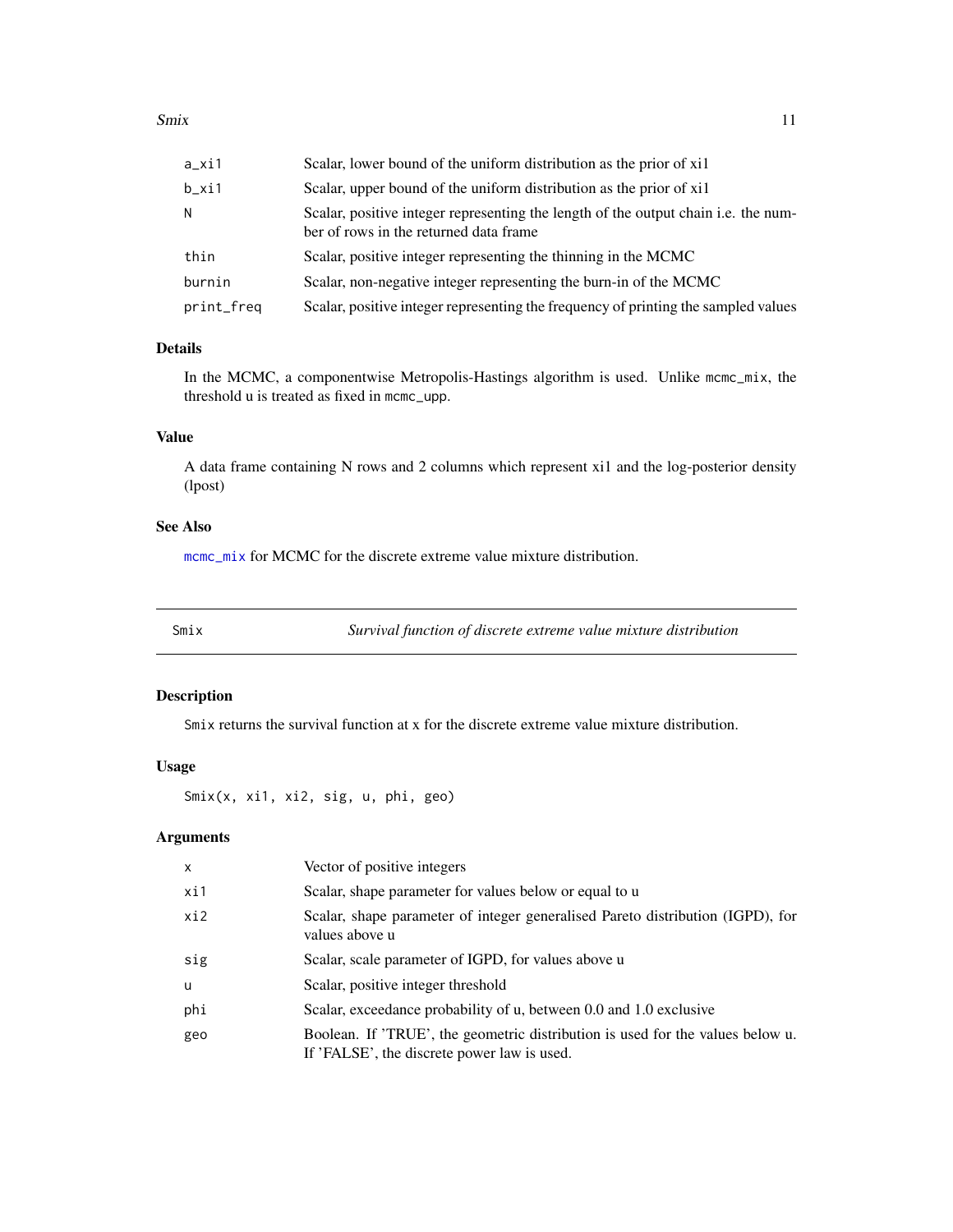#### <span id="page-11-0"></span>Value

A numeric vector of the same length as x

#### See Also

 $dmix$  for the corresponding probability mass function, [Supp](#page-11-1) for the survival function of the discrete power law.

#### Examples

Smix(10:15, 2.0, 0.5, 1.0, 12, 0.2, TRUE) Smix(10:15, 2.0, 0.5, 1.0, 12, 0.2, FALSE)

<span id="page-11-1"></span>

Supp *Survival function of discrete power law*

#### Description

Supp returns the survival function at x for the discrete power law with exponent  $(1.0 / x_11 + 1.0)$ , for values greater than or equal to u.

#### Usage

Supp(x, u, xi1)

#### Arguments

|     | Vector of positive integers                                     |
|-----|-----------------------------------------------------------------|
| u   | Scalar, non-negative integer threshold                          |
| xi1 | Scalar, a positive real number representing the shape parameter |

#### Details

The survival function used is  $S(x) = Pr(X \ge x)$ , where X is a random variable following the discrete power law. The inclusion of x in the sum means  $S(x)$  may not necessarily equal to  $Pr(X > x)$  as the distribution is discrete. In the case of discrete power law, it can be shown that  $S(x) = hzeta(alpha)$ , x)/hzeta(alpha, u), where hzeta is the Hurwitz zeta function i.e. hzeta(y, z) =  $z^{\wedge}$ (-y) + (z+1) $^{\wedge}$ (-y) +  $(z+2)$ <sup> $\land$ </sup> $\langle$ -y) + ... and alpha = 1.0 / xi1 + 1.0. That xi1 is used instead of alpha is for alignment with the parametrisation in dmix, Smix and mcmc\_mix.

#### Value

A numeric vector of the same length as x

#### See Also

[dupp](#page-4-1) for the corresponding probability mass function, [Smix](#page-10-1) for the survival function of the discrete extreme value mixture distribution.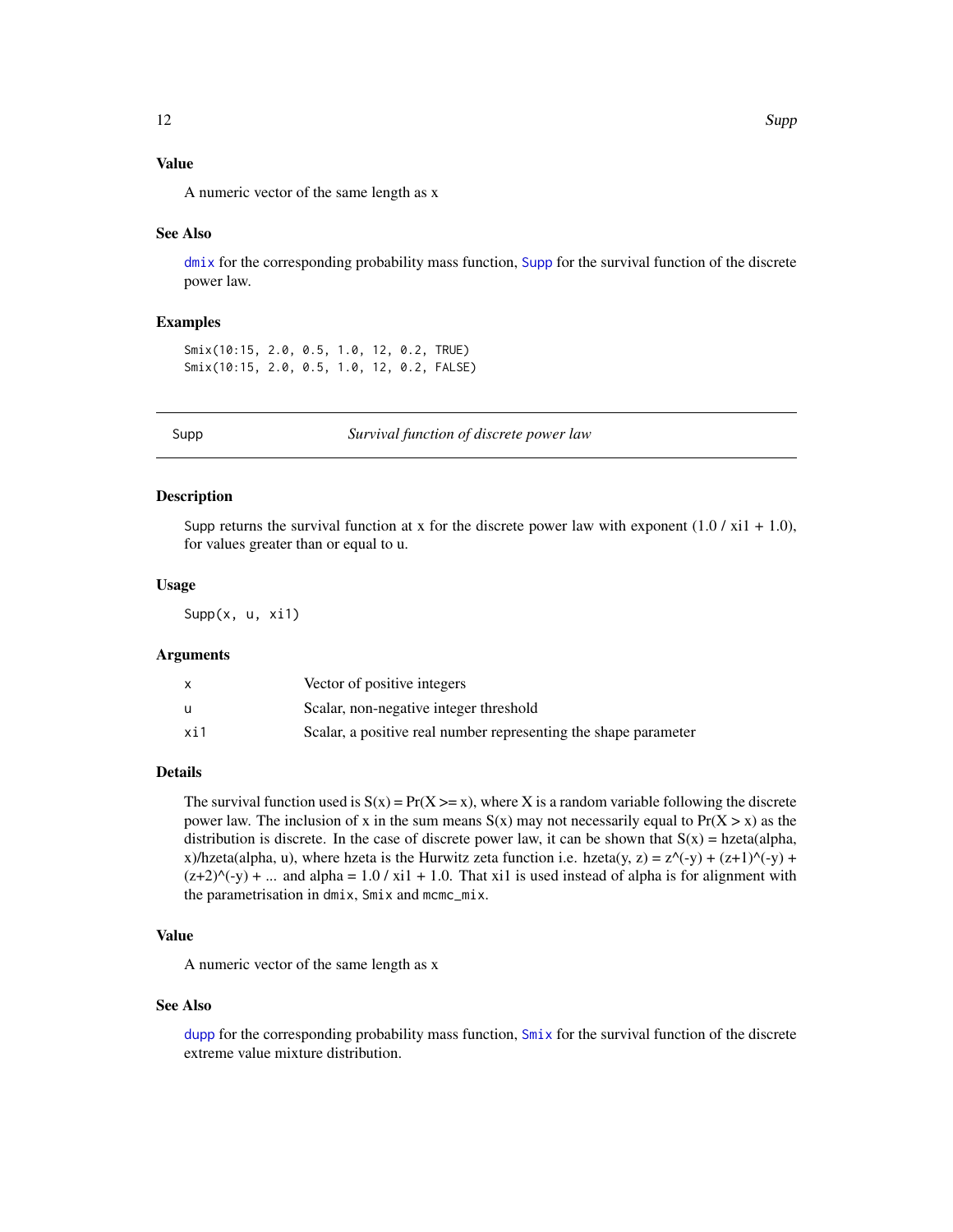#### <span id="page-12-0"></span>topo\_sort\_kahn 13

#### Examples

```
Supp(c(10,20,30,40,50), 12, 2.0)
```
topo\_sort\_kahn *Return a sorted vector of nodes id*

#### Description

Return a sorted vector of nodes id

#### Usage

```
topo_sort_kahn(g, random = FALSE)
```
#### Arguments

|        | An igraph object of a DAG                                                 |
|--------|---------------------------------------------------------------------------|
| random | Boolean, whether the order of selected nodes is randomised in the process |

#### Value

A data frame with two columns: "id" is the names of nodes in g, and "id\_num" is the topological ordering

#### Examples

```
df0 <- data.frame(from = c("a", "b"), to = c("b", "c"), stringsAsFactors = FALSE)
g0 <- igraph::graph_from_data_frame(df0, directed = TRUE)
topo_sort_kahn(g0)
```